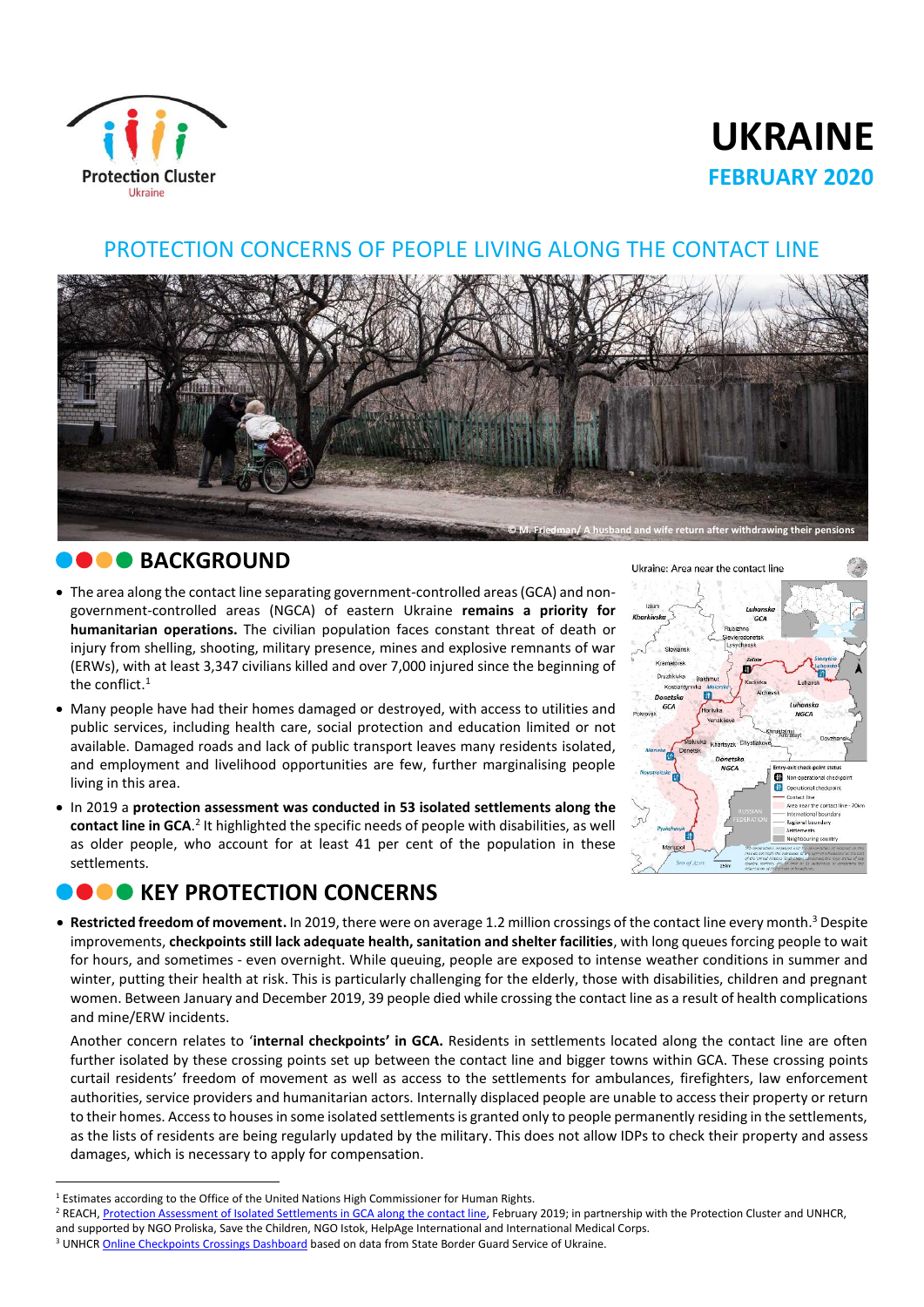- **Access to transport.** While restricted freedom of movement contributes to the isolation of people living along the contact line, such isolation is further compounded by lack of transportation. Currently, 20 settlements in Luhansk and 48 settlements in Donetsk oblasts located along the line of contact in GCA remain without passenger transport services.<sup>4</sup> Large distances to other **settlements and the lack of public transportation restrict residents' mobility,** especially of older people and people with disabilities. When available, public transport is often unsuitable for people with disabilities. **Travelling to larger settlements to access services is expensive and impacts their financial situation**. Roads in bad conditions, not cleared from snow or ice, damaged by military equipment or unmarked are common in isolated settlements, where only 3 out of the 53 settlements assessed by REACH had access to roads in good condition.
- **Threats to life, security and safety.** People living along the contact line face risks of death or injury from shooting and shelling, with fighting being sporadic and unpredictable. Residents in isolated settlements report experiencing particularly **high levels of fear**, with 74 per cent of households reporting feeling a periodic or constant threat to their life during daytime hours and a greater proportion (80 per cent) during the night.<sup>5</sup> The most reported security concerns are shootings (67 per cent), shelling, **(64 per cent)**, military presence (25 per cent) and landmines (24 per cent), including fear of children walking to and from schools and playing outside. Another growing fear reported by 20 per cent of residents in isolated settlements is the **increasing number of wild and stray animals**, caused by a ban on hunting and lack of control of stray animals, which pose a threat to life and health. 6
- **Mine and ERW contamination.** About 7,000 sq. km. in Donetsk and Luhansk GCA regions are contaminated with mines and ERW.<sup>7</sup> From the start of the conflict until end of December 2019, 1,077 civilians have been killed or injured by mines/ERW according to OHCHR. **About a third of people living along the contact line are not aware of mine/ERW risks**. For mine/ERW victims, continuous medical care is hampered due to limited transport connections between isolated villages and specialised healthcare facilities. Mine/ERW contamination also prevents people living in rural areas along the contact line from engaging in agricultural activities, further reducing livelihood opportunities.
- **Gender-Based Violence.** The high concentration of military, coupled with a proliferation of weapons, weak law enforcement, and impunity for perpetrators, has increased the risk of gender-based violence (GBV) for women, adolescent girls and children living along the contact line. People living in isolated settlements report an **increase in domestic violence against women**, reportedly due to the increase in unemployment, pressure from military presence and an increase in alcohol abuse. Lack of livelihoods in isolated settlements may also lead some women and girls to resort to transactional sex. 8



**Access to justice**. Access to justice is limited due to the absence of courts in certain

settlements (Stanytsia Luhanska, Avdiivka) and a seriousshortage of judges (Novohorodivka, Popasna). The lack of judges means that there is a backlog of critical and time-sensitive cases, such as those related to child protection, which can wait years to be adjudicated.

 **Administrative challenges.** In five settlements along the contact line there are **no village councils and the civil military administrations have not been established yet** (Vodiane, Severne, Pisky, Opytne in Donetska oblast and Novooleksandrivka in Luhanska oblast). As a result, people cannot obtain basic assistance required to access administrative and social services.

A number of conflict-affected settlements are not included in the list of the Cabinet of Ministers Resolution No. 1085 of 7 November 2014, and as a result people displaced from these settlements cannot obtain targeted assistance for IDPs (Bila Hora, Loskutivka, Novozvanivka, Vrubivka in Luhansk oblast and Novotroitske in Donetsk oblast).

 **Access to social services for older people.** The conflict has led to changes in the structure of the population, with many people of working age leaving and older people and people with disabilities staying behind. Those in need of daily care are **not admitted to residential care homes for state support, unless they can prove that they do not have relatives** who are required to support them by law. They are not eligible for free assistance from the local social services centres and have to pay to receive social services. At the same time, their relatives may be missing, residing in NGCA or have been displaced outside Ukraine and it is not possible to locate them or oblige them to support their relatives. People are being assisted by religious organizations or private care homes, supported by volunteers through donations. There are no government programs to support private residential care homes for older people or people with disabilities.

 $\overline{a}$ 

<sup>4</sup> According to monitoring by NGO Proliska, 2019.

<sup>5</sup> REACH, Protection Assessment of Isolated Settlements in GCA along the contact line, February 2019.

<sup>6</sup> *Idem.* 

<sup>7</sup> According to estimations by national authorities.

<sup>8</sup> REACH, Protection Assessment of Isolated Settlements in GCA along the contact line, February 2019.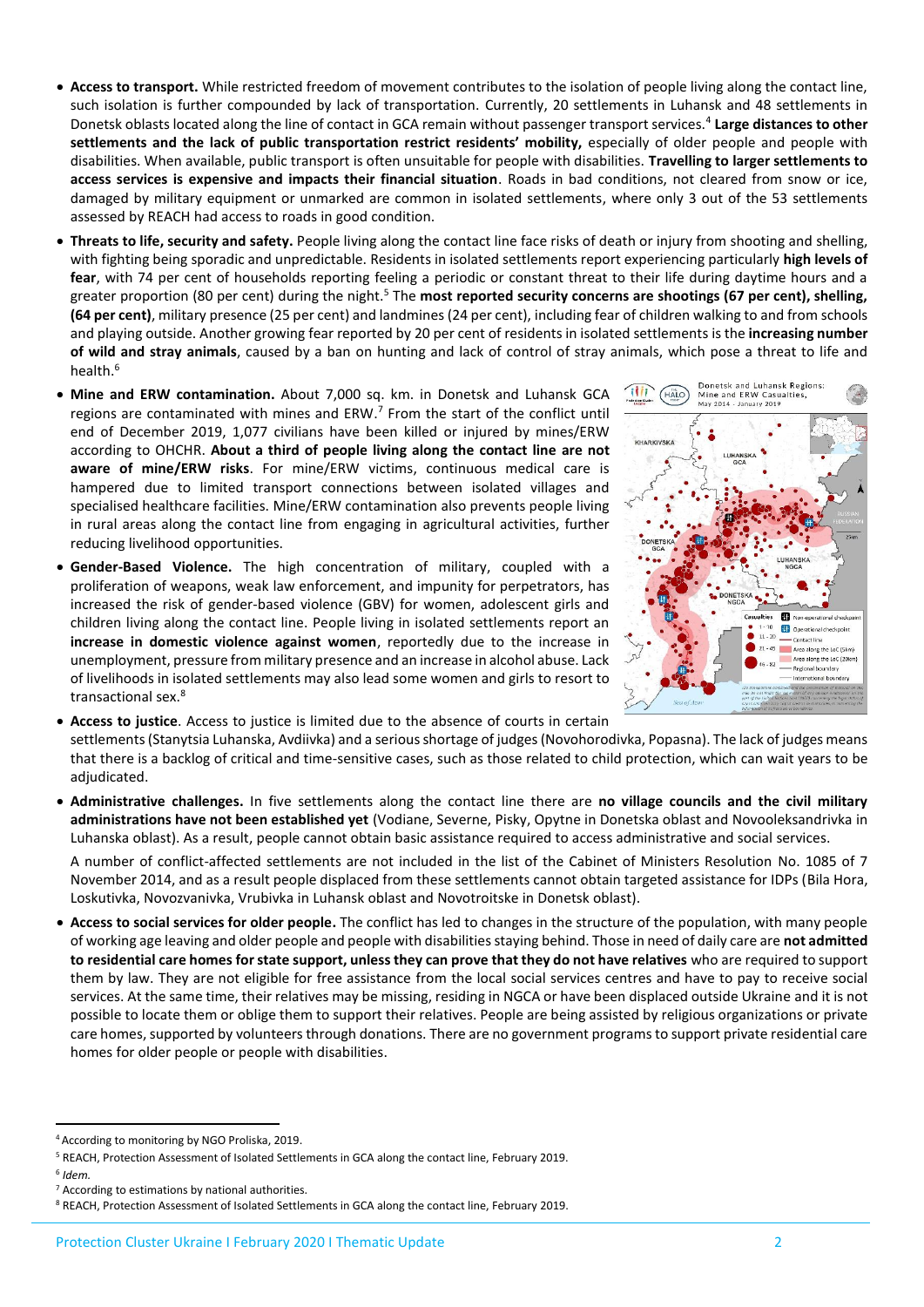**Access to services, in particular healthcare.** The residents of isolated settlements along the contact line continue to experience difficulties accessing services and support, mainly due to **lack of service providers and curtailed mobility** resulting from the distance settlements where services are available, the cost of travel, the lack of transport, security concerns and sometimes the necessity to cross a checkpoint. The main services to which people lack access are healthcare, education, banking and public services. Another concern associated with isolation is the **lack of information on available services**, which affects the most isolated and vulnerable residents of these settlements, including bedridden older people and those living alone, people with disabilities, single-headed households with children and GBV survivors. **Lack of access to healthcare services is a particular concern** given that older people and people with chronic illnesses form a large part of the population. Many healthcare facilities are understaffed and lack equipment, and the necessary medicines are often not available.<sup>9</sup> For some villages, the nearest hospitals are many kilometres away or on the other side of the contact line. This issue is further compounded by the fact that ambulances often refuse to go to settlements near the contact line or come with significant delay.

There is limited access to **mental healthcare assistance** in the settlements near the contact line. Moreover, people with mental conditions face difficulties with access to general healthcare; partners report cases when persons with mental healthcare needs are not being admitted to medical institutions to access physical care.

- **Psychological distress.** People living along the contact line suffer from psychological stress including anxiety, fear, and depression as a result of ongoing hostilities and fear of shelling, shooting, mine contamination and military presence as well as from lack of livelihoods and poor living conditions. Officially, more than 10,000 children experienced psychological violence.<sup>10</sup> Like other services, **psychological support services are not available in isolated settlements**, except when provided by mobileteams. As a result of psychological distress, people, including children, often resort to **negative coping strategies**, including alcohol and drug consumption.
- **Housing, land and property rights**. Almost half of households living in isolated settlements in GCA report having some form of damagesto their home as a result of the conflict. In July 2019, a **new administrative procedure was introduced for the payment**  of financial compensation for people whose housing has been destroyed as a result of the conflict.<sup>11</sup> While this mechanism is not operational yet, the Government is currently developing the necessary templates and regulations, with the support of the humanitarian community. In addition, according to the 2020 State budget, 40 million UAH has already been allocated to cover compensations for destroyed housing. Meanwhile, **most affected households have had to pay for repairs themselves or rely on support from humanitarian actors.** Some affected households in Donetsk oblast are having their houses repaired thanks to the financial support of the oblast authorities. Military use of civilian houses and inability to use land inaccessible due to hostilities or contaminated by mines and UXO is also an issue for people living along the contact line. Households often have to pay utility bills for property used by the military in addition to those of their current place of residence, as well as land taxes, even if they cannot use the land. **Debts for utilities and unpaid taxes accumulate** and can have a devastating effect on the already depleted financial resources of people living along the contact line.
- **Access to utilities and goods.** Continuous hostilities along the contact line result in regular outages in electricity and water supply and 35 per cent of households in isolated settlements reported experiencing water shortages.<sup>12</sup> As a majority of households are not connected to a central heating system, they use coal and wood during winter periods. However, **suppliers often refuse to deliver coal to isolated villages or only at higher prices**. At the same time, collecting firewood poses security risks connected with mine-contaminated areas. Often, prices for basic goods such as food, hygiene materials and medicine are higher in isolated settlements, due to scarcity and increased transport costs.



- **Electricity costs** for IDPs residing in cottage cooperatives aremore than double the standard rate for the population.<sup>13</sup> These cooperatives are not included in the list of accommodation used by IDPs defined in the law of Ukraine "On ensuring the rights and freedoms of internally displaced persons", which makes it impossible for IDPs to pay for electricity at standard rate and leads to unjustified increase of costs.
- There are settlements, which used to have **gas heating**, but since the beginning of hostilities, have been cut off from the central gas supply. People therefore have to use electricity, coal or wood to heat their homes, but are not eligible for subsidies for these forms of heating, since their settlements are officially considered to have access to gas heating. Given the high cost of utilities in Ukraine, this places a large financial burden on families.

**.** 

<sup>9</sup> Joint Protection and Health Clusters note, 'Exploring Access to Healthcare Services in Eastern Ukraine', August 2019.

<sup>&</sup>lt;sup>10</sup> According to the statistics of the Ministry of Social Policy for 2018.

<sup>&</sup>lt;sup>11</sup> Cabinet of Ministers of Ukraine [Resolution No. 623 of 10 July 2019](https://zakon.rada.gov.ua/laws/show/623-2019-%D0%BF) amending Resolution No. 947 of 18 December 2013.

<sup>&</sup>lt;sup>12</sup> REACH, Protection Assessment of Isolated Settlements in GCA along the contact line, February 2019.

<sup>13</sup> According to monitoring by NGO Proliska, 2019.